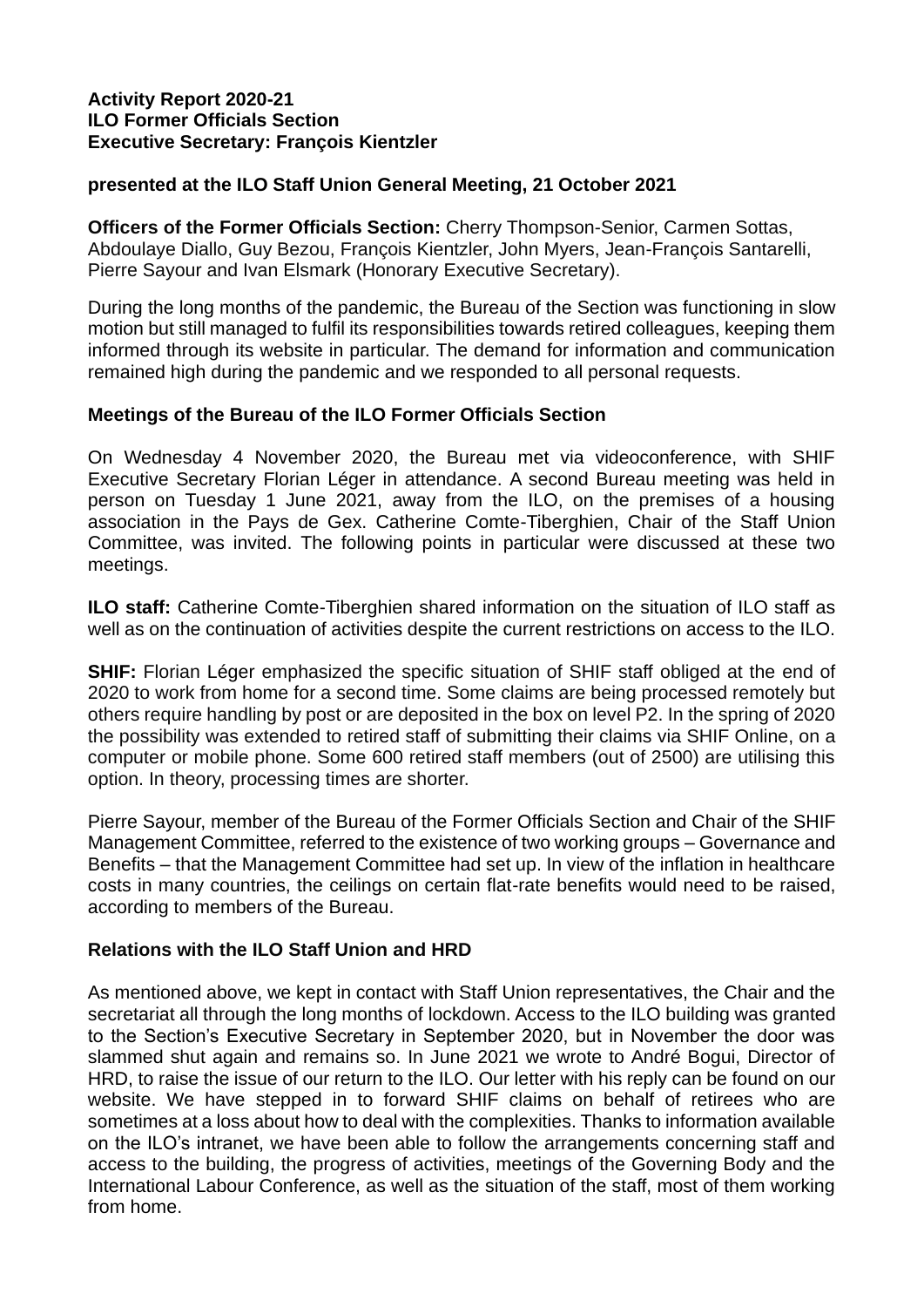# **Section's website** [\(http://www.anciens-bit-ilo.org\)](http://www.anciens-bit-ilo.org/)

During these long months of restrictions, the members of the Bureau were able to keep in touch with members by email and post as well as, above all, through the Section's website, which is hosted outside the ILO. Here thanks go to Azeddine Sefrioui, our webmaster, for his work, his availability and his responsiveness. The site is regularly updated with information distributed directly by the Section, such as articles paying tribute to deceased colleagues; other information is collected from the ILO's intranet site and from the Staff Union. Our site receives hundreds of visitors a month and during the winter months they even exceeded several thousand, according to data provided by our hosting service. We welcome this and will continue to give priority to this means of communication, while not forgetting those who do not have access to the internet.

#### **Messages to retired staff**

In 2020 a Christmas letter from the Bureau of the Section, with a message from Director General Guy Ryder, went out to all ILO retired staff (see our website). In July 2021, the Bureau published the list of Section members and sent them each a hard copy. We are grateful for the support of REPRO staff that made this possible. The publication included a message from François Kientzler, Executive Secretary of the Section, and listed the names of retired colleagues who passed away in 2020 and 2021. This information has been updated and made available on the Section's website under *Message* No. 68.

#### **Updating of files**

Another ongoing activity has consisted in regularly updating our files. This has been possible thanks to access to both our email and the files we were able to copy during our brief spell inside the ILO at the end of 2020. Information is sent to us by the HRD secretariat and also directly by Section members. We were able to contact everyone entering retirement and send them information material about our activities, with a view to encouraging them to join the Section. We have responded, either by email or by post, to individual enquiries concerning notably SHIF and taxation matters. Retirees have thanked us for our continued commitment towards them.

#### **Management of accounts**

The Bureau has updated access to its bank accounts as a result of Bert Essenberg moving away and Guy Bezou being appointed Treasurer. Steps were successfully taken with our three banks to activate online access to the accounts. After some expense in terms of both time and effort, this was achieved. Financial savings in management of the accounts have been one result.

#### **Relations with AAFI-AFICS and FAFICS**

Over the past months representatives of the Bureau participated via videoconference in meetings of the AAFI-AFICS Committee. This has enabled us to keep in touch with partner retiree associations such as those of the WHO, ITU and UN. In July 2021 we participated in the General Meeting of the Federation of Associations of Former International Civil Servants (FAFICS) which was held by videoconference. Various presentations allowed us to be